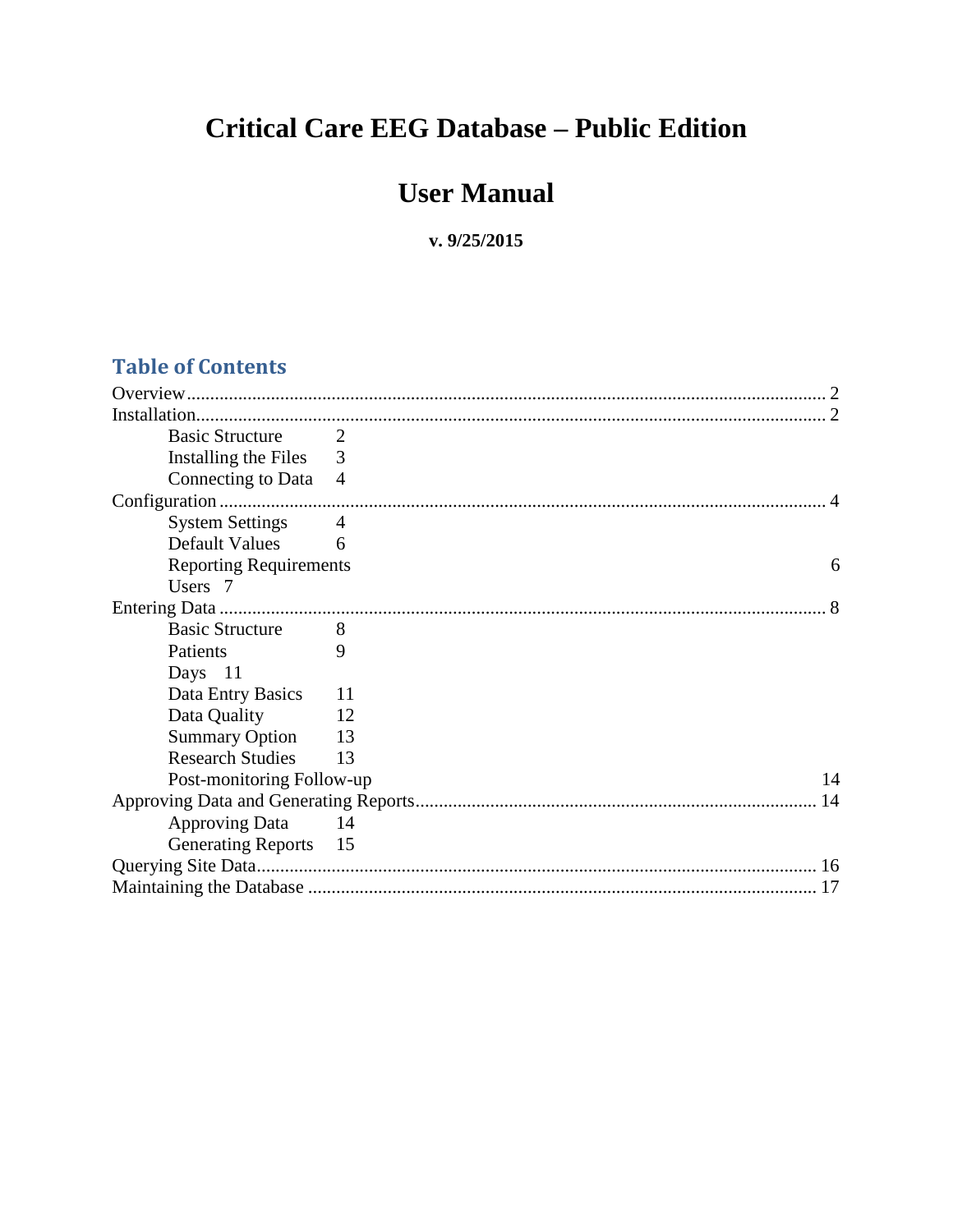### **Overview**

The Critical Care EEG Database (CCEEG DB) is a database system for storing data on EEG monitoring sessions, created by the Critical Care EEG consortium and made available to the public. While it is oriented toward capturing data on long-term critical care EEG monitoring, it can record data on other types of EEG monitoring as well. EEG data is recorded in days, each of which has one or more epochs. Once approved by the assigned attending physician, the data for a day can generate a report which can be appended to, or copied into, an electronic medical record or other document.

CCEEG DB data is collected via a network of Microsoft Access files. Each site's installation cosists of a single data file (CCEEG\_Data.accdb) to store the information for the site, along with one or more interface files (CCEEG.accdb), which contain data entry screens and other utilities. Each user or workstation should have its own copy of the interface file, so that no interface file is used by more than one person at the same time. In contrast, several different copies of the interface file may be used to view or enter data at the same time.

## **Installation**

#### **Basic Structure**

The CCEEG database is a distributed database application created in Microsoft Access 2010. It can be used on computers running MS Access 2010 or later. The database is designed to be used by multiple users simultaneously. All users within a given participating site can have access to the same data, and all the data entered by users at a single site can be aggregated in a single repository. This is accomplished by separating the application into two (at least) MS Access files: a data file (CCEEG\_Data.accdb) and an interface file (CCEEG.accdb). The data file stores all data for a site, including EEG data, system settings, security information and site information. The interface file contains screens (MS Access forms), utilities and programming to allow users to manipulate the data stored in CCEEG Data. Users should never open CCEEG Data directly – it is, in any case, encrypted and password-protected. All access should be via CCEEG interface files.

In order to avoid duplication, and to ensure that there is a single reference copy of all records, each site using the CCEEG system should have **one and only one copy** of CCEEG\_Data. In contrast, each user – or at least each workstation – using the CCEEG database should have their own copy of the CCEEG interface file. In addition, care should be taken to avoid have a given patient edited by more than one user at the same time – this can result in concurrency conflicts and resulting error messages.

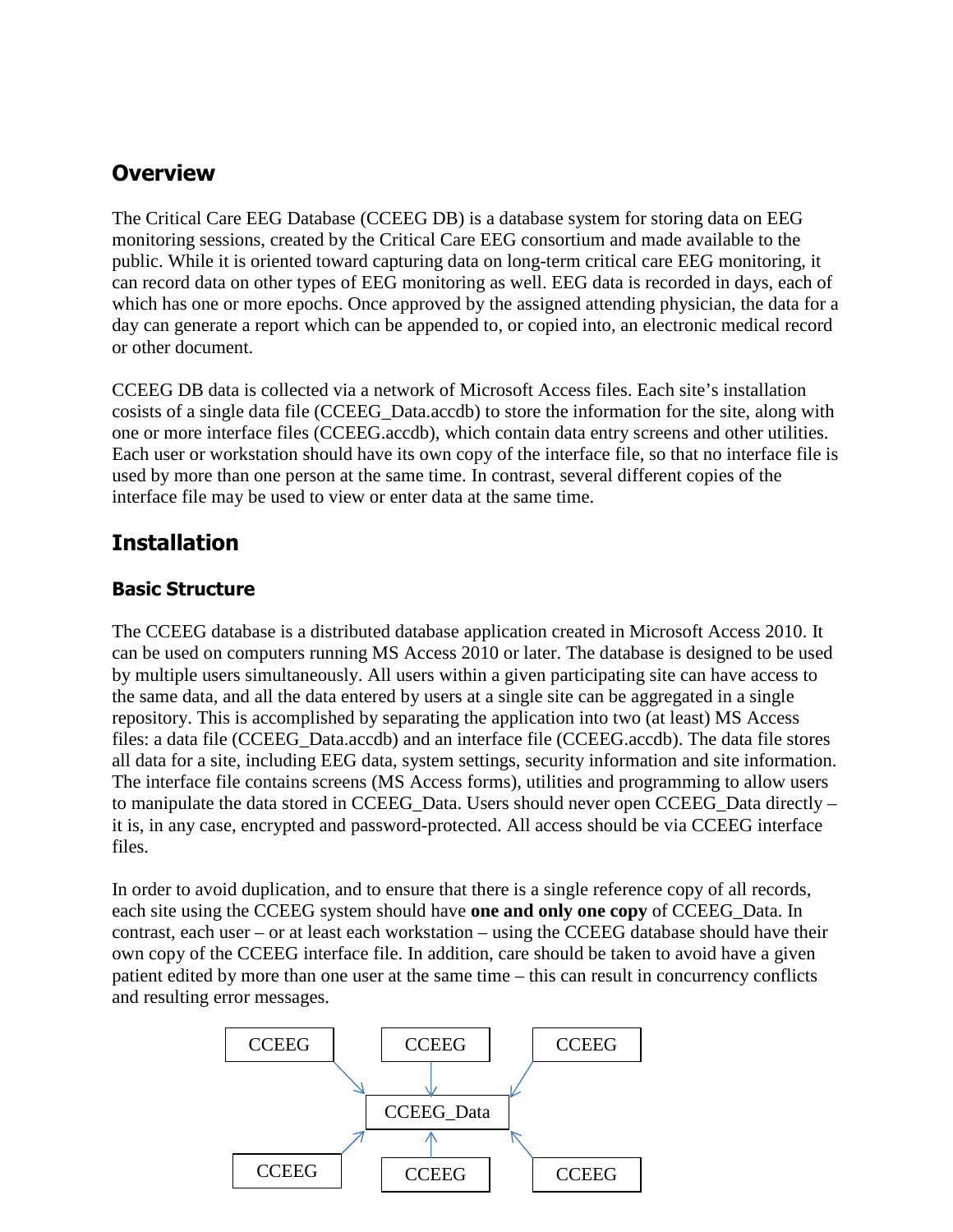Each site should designate a system administrator. This system administrator will be responsible for installing the CCEEG DB system, configuring it for use, and maintaining the list of authorized users. The data file will be distributed with a single user account for the system administrator.

#### **Installing the Files**

To install the CCEEG DB system at a site, the site's system administrator must obtain the latest version of the interface file and the data file. The CCEEG\_Data file should be placed in a network location where it can be accessed directly by the CCEEG interface file(s). This can be done in several ways:

- CCEEG Data is placed on a shared network drive or folder with read/write access granted to all necessary users, while CCEEG files are placed on individual workstations/desktops with access to the share.
- CCEEG Data is placed on a remote server accessed via Citrix, Windows Remote Desktop or other remote-control software, while CCEEG files are also placed on the remote server with one copy for each user profile.
- Some combination of the previous configurations: CCEEG Data is placed on a shared network drive or folder while CCEEG files are placed on a remote server with access to the share; CCEEG\_Data is placed on a shared network drive or folder while some copies of CCEEG are placed on individual workstations/desktops with access to the share and others are placed on a remote server with access to the share; etc.

The CCEEG DB system configuration is flexible and may be adapted according to the needs of each individual site. There are two principles which must be observed in all configurations: Each CCEEG interface file must have direct network access to the CCEEG\_Data file; and no individual CCEEG interface file can be used by more than one person at the same time. (It is acceptable for a single CCEEG interface file to be used by multiple people over time, so long as they do not access the file at the same time.)

In order to function properly, the Microsoft Access installation running the CCEEG interface file must "trust" the file. There are several ways of doing this – you can trust the file specifically (Access 2010 and later), or you can place the file in a trusted location. For more information, see the relevant topics in the Microsoft Access online help.

One final caveat: it is not recommended to run the CCEEG interface files themselves over a network share. In other words, CCEEG should be installed locally on the computer running Microsoft Access, whether that is a workstation or a remote session. Running the CCEEG interface file over a network may result in severe performance degradation.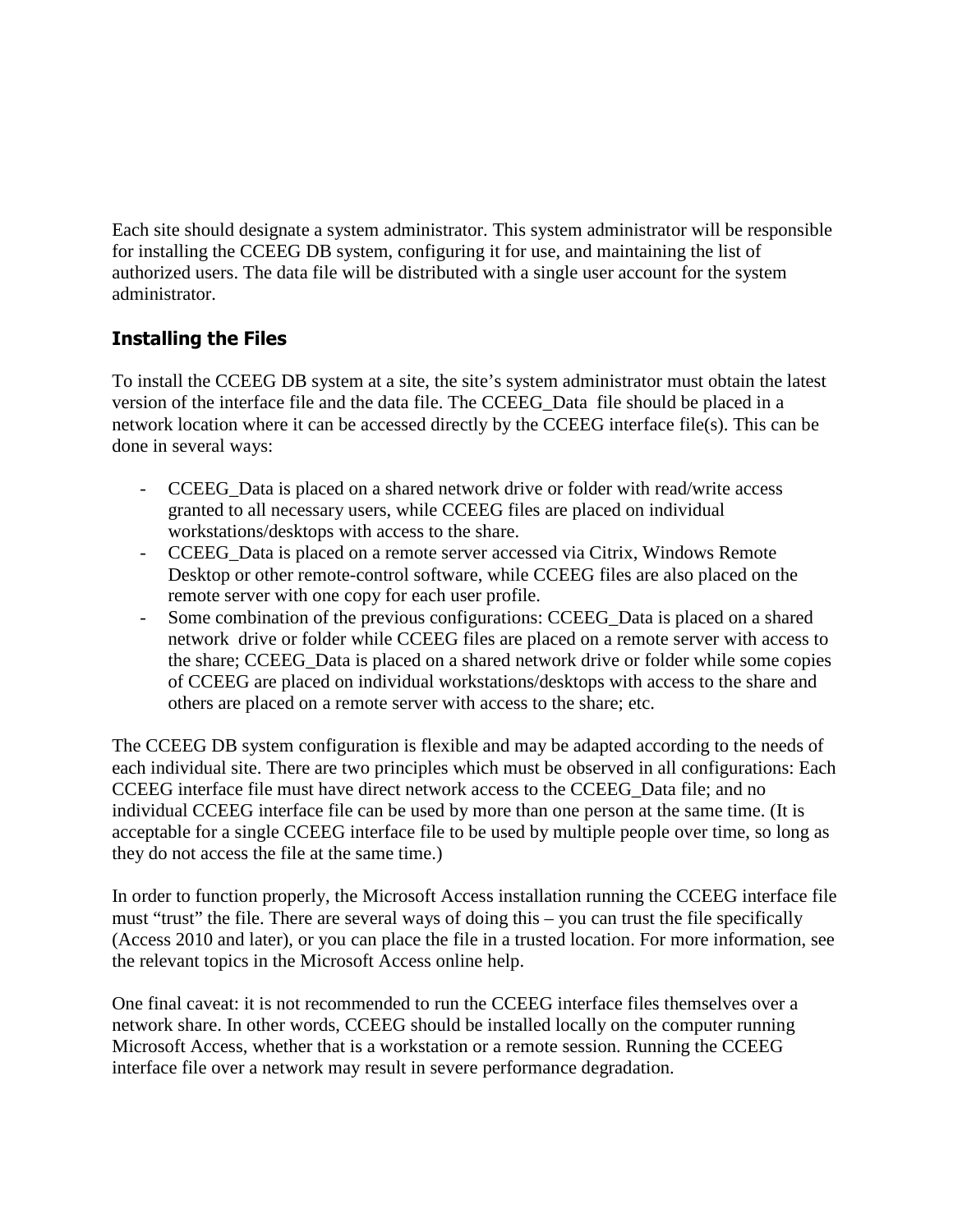#### **Connecting to Data**

Before the CCEEG interface file can be used, it must be able to access the CCEEG\_Data file. The first time each interface file is opened, the user will be prompted for the location of the CCEEG\_Data file. If the data file is moved or is otherwise unavailable, the user will likewise be prompted for the location of the data file.

To connect the CCEEG interface file to the CCEEG\_Data file:

- 1. Open the CCEEG interface file using Microsoft Access 2010 or later.
- 2. When prompted, navigate to the CCEEG\_Data file.
- 3. Select the CCEEG\_Data file, and press OK.

Once the data file is located, the user will be prompted to enter their user name and password. If a valid user name and password are entered, the user will be granted appropriate access to the database.

Initial USERNAME: CCEEGAdmin Initial PASSWORD: Admin

Please change this password with your first login.

Note that this process must be repeated for each copy of the CCEEG interface file. The remaining configuration tasks need only be completed once.

# **Configuration**

Once the system administrator has obtained and installed the system files and connected at least one interface file to the data file, they can begin to use the database. However, before the CCEEG DB system is used to record EEG data, the system's settings should be set to reflect the needs and preferences of the site.

System configuration settings are accessed by clicking the Settings button at the bottom of the main screen. Only users designated as administrators have access to this button.

There are four categories of system settings, each displayed on a separate tab in the Settings window: System settings, default values, reporting requirements and users.

#### **System Settings**

System settings must be set for four areas:

- The list of research studies in which patients may be participating.
- The list of referring physicians who may refer patients for EEG monitoring.
- The default directory for saving reports.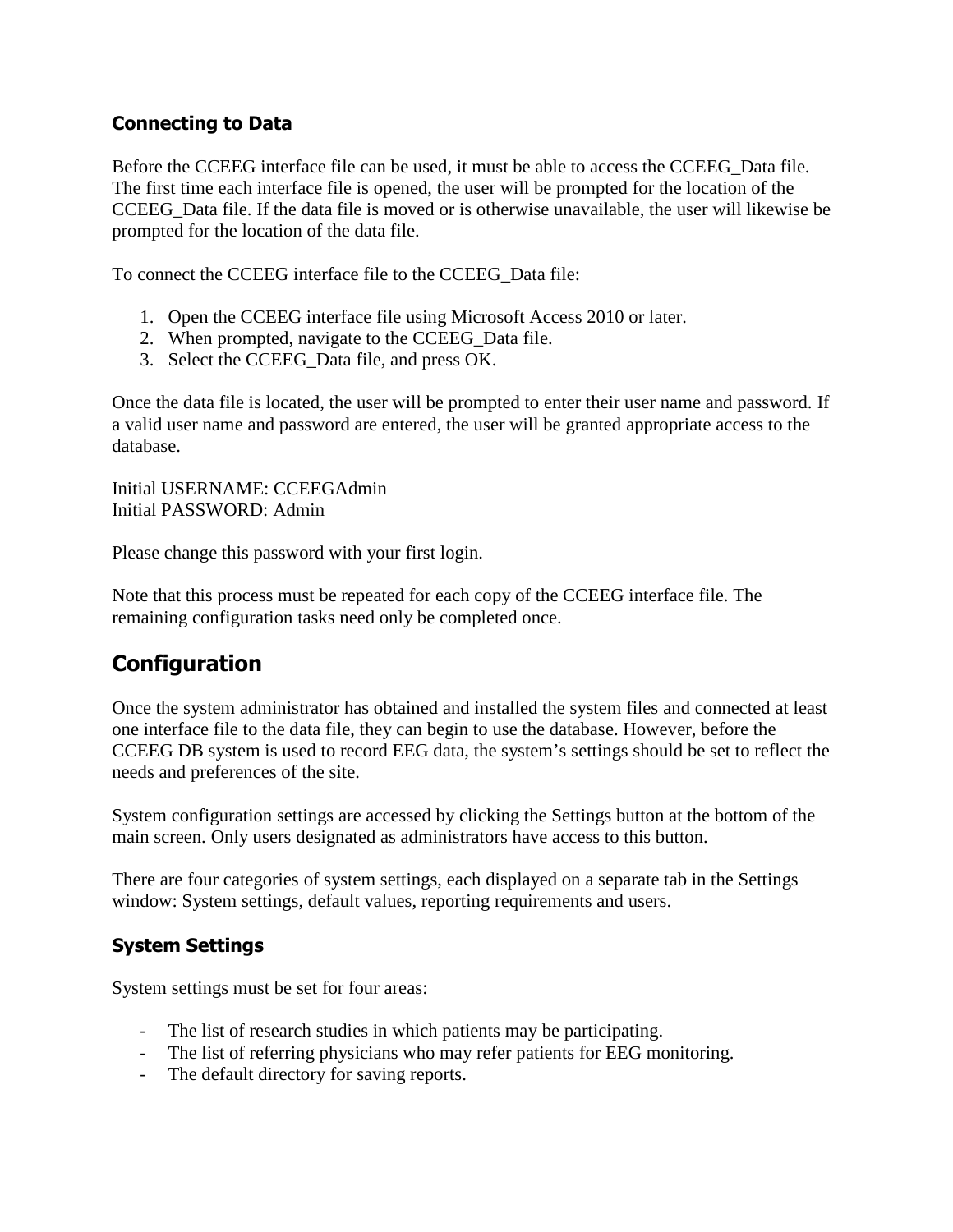- Whether or not informed consent is required from patients for submitting de-identified data to the CCEEG consortium

You can record which patients participate in individual research studies.

To edit the list of research studies in which patients may participate:

- 1. Click the Settings button at the bottom of the main screen. (This button is only visible to system administrators.)
- 2. Select the System Settings tab in the Settings window.
- 3. Locate the list of studies under the Research Studies heading.
- 4. To add a new research study, type the name of the study into the blank row at the bottom of the list.
- 5. To edit the name of a study, simply type the correct name in place of the existing name.
- 6. To delete a study, click on the row you wish to delete and press Delete on your keyboard. Note that deleting a study does not affect the data of any patient recorded as participating in the study.

The list of referring physicians is used to populate a list from which you can choose the referring physician for each monitoring session.

To edit the list of referring physicians:

- 1. Click the Settings button at the bottom of the main screen. (This button is only visible to system administrators.)
- 2. Select the System Settings tab in the Settings window.
- 3. Locate the list of studies under the Referring MDs heading.
- 4. To add a new referring physician, type their name into the blank row at the bottom of the list.
- 5. To edit the name of a physician, simply type the correct name in place of the existing name.
- 6. To delete a physician, click on the row you wish to delete and press Delete on your keyboard. Note that deleting a physician does not affect the data of any patient recorded as having been referred by the physician.

The report for each monitoring day can be saved as a .pdf file – this directory specifies the location to which the files will be saved. The setting applies system-wide, so if a network location is chosen, all reports will be saved to the same folder, regardless of the CCEEG interface file from which the report is generated; if a local folder is chosen, the reports will be saved to the same local folder on all workstations.

To set the directory into which reports will be saved:

- 1. Click the Settings button at the bottom of the main screen. (This button is only visible to system administrators.)
- 2. Select the System Settings tab in the Settings window.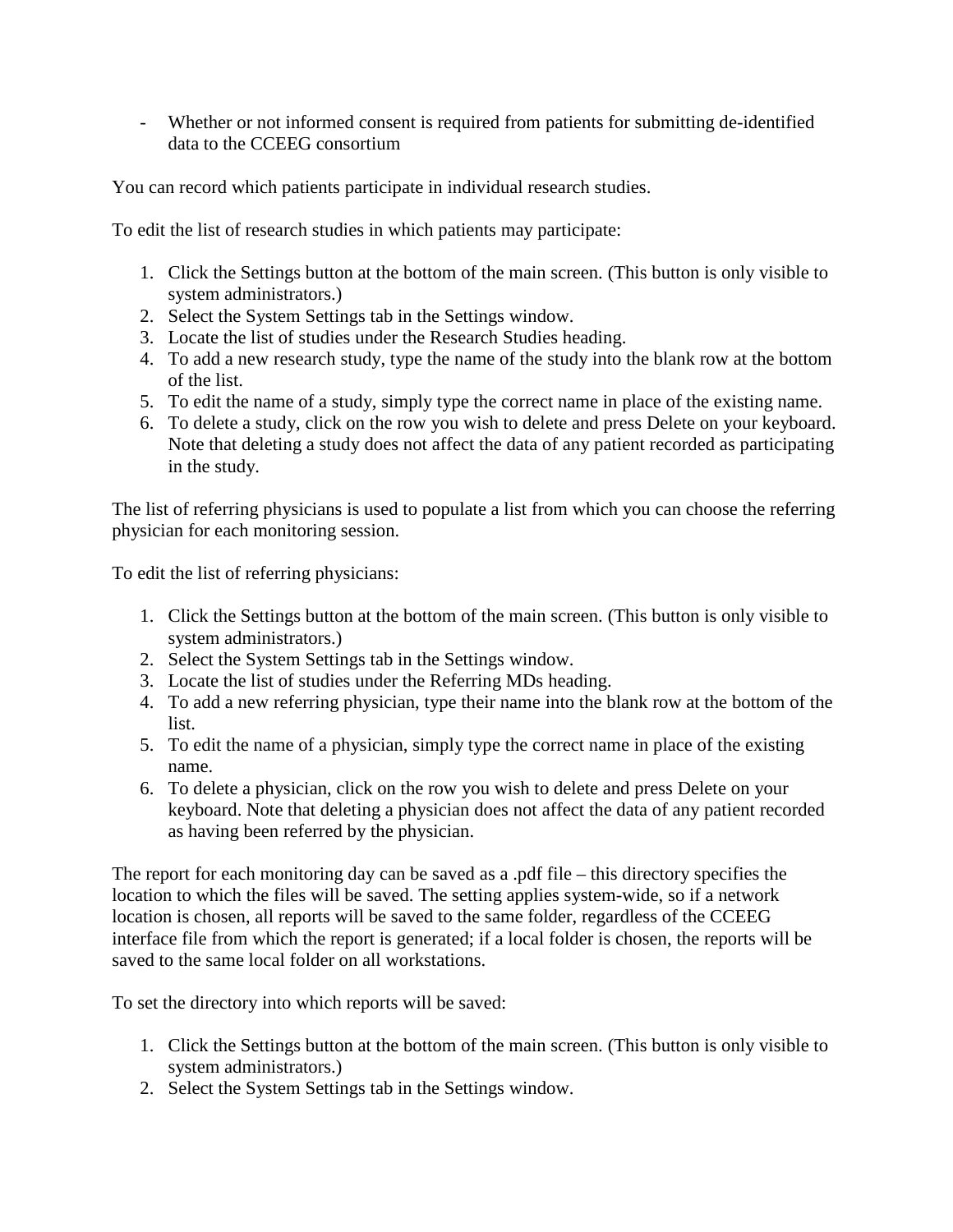3. Type the full path of the directory into the Default Directory for Reports box, or click the button to the right of the box to select the folder by navigating to it.

Some IRBs require informed consent to share de-identified data with the CCEEG consortium. If consent is not required, all eligible data will be transmitted to the central database. If consent is required, only days for which it is indicated that consent is obtained will be transmitted.

To whether or not informed consent is required to submit data to the CCEEG consortium:

- 1. Click the Settings button at the bottom of the main screen. (This button is only visible to system administrators.)
- 2. Select the System Settings tab in the Settings window.
- 3. If informed consent is required to submit de-identified data on EEG monitoring, check the EEG Monitoring box; otherwise leave it un-checked.
- 4. If informed consent is required to submit de-identified data on post-EEG follow-up, check the Post-EEG Follow-up box; otherwise leave it un-checked.

#### **Default Values**

When entering data on EEG monitoring, the process can be made more efficient by setting default values for items that rarely change. Defaults can always be over-ridden in individual cases, and a default is not required for all items.

Most default values are dependent upon the EEG type. The only items which are not EEG-typedependent are the default start time for reporting days and the default age category for patients. All other defaults must be set for each EEG type. To speed up entry, the defaults from one EEG type can be copied to all of the others.

To set default values for the database:

- 1. Click the Settings button at the bottom of the main screen. (This button is only visible to system administrators.)
- 2. Select the Default Values tab in the Settings window.
- 3. Enter the default reporting day start time by selecting the hour and minutes of the usual start time.
- 4. Select the default patient type (age category) from the drop-down list.
- 5. Select an EEG type from the drop-down list, then enter the desired default values for that type.
- 6. Repeat for each EEG type.

#### **Reporting Requirements**

In order to generate a final report for a day of EEG monitoring, the attending physician assigned to the patient must approve the data entered for the day. Before an attending can approve the data for a day, all required items must be completed.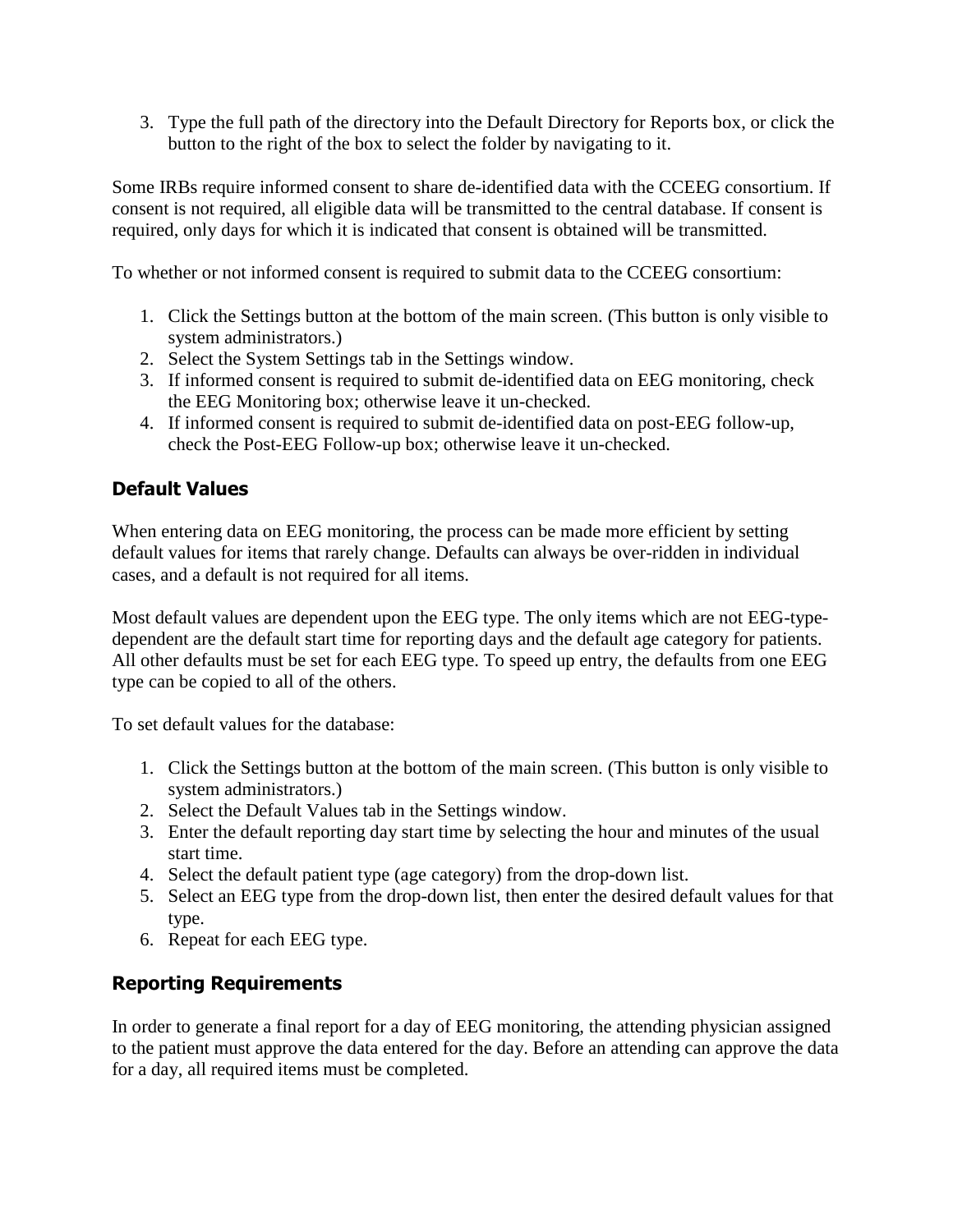Only a few items are required for all sites:

- Day start date/time
- Day end date/time
- EEG type
- Attending physician
- Primary neurological diagnosis
- Primary indication for monitoring
- Any definite epileptic seizures
- Any rhythmic/periodic patterns

However, sites may require additional items to be completed before days can be approved for final reporting.

To require additional items to be completed for reporting:

- 1. Click the Settings button at the bottom of the main screen. (This button is only visible to system administrators.)
- 2. Select the Reporting Requirements tab in the Settings window.
- 3. Check each item you wish to require for completion before final reporting.

Note that changes to reporting requirements only affect current and future days which are not yet approved for final reporting. Days which have already been approved are not affected by any changes to required items made subsequently.

#### **Users**

Only authorized users can access the CCEEG DB system. Each site's copy of the CCEEG\_Data file is issued with one user account, for the system administrator. The system administrator must then add accounts for other users as necessary.

To modify the list of authorized users:

- 1. Click the Settings button at the bottom of the main screen. (This button is only visible to system administrators.)
- 2. Select the Users tab in the Settings window.
- 3. To add a new user, type a unique user ID into the User ID column in the blank row at the bottom of the list of users (scroll down to the bottom if necessary).
- 4. Enter a password, first and last name, and staff type for the new user. For attendings, enter the level of certification obtained.
- 5. If the user will be a system administrator and have access to the system settings, check the Admin box.
- 6. If the user is currently active and should appear in the list of technicians, fellows/residents or attendings (depending on the staff type), check the Active box.
- 7. Inform the user of their User ID and password.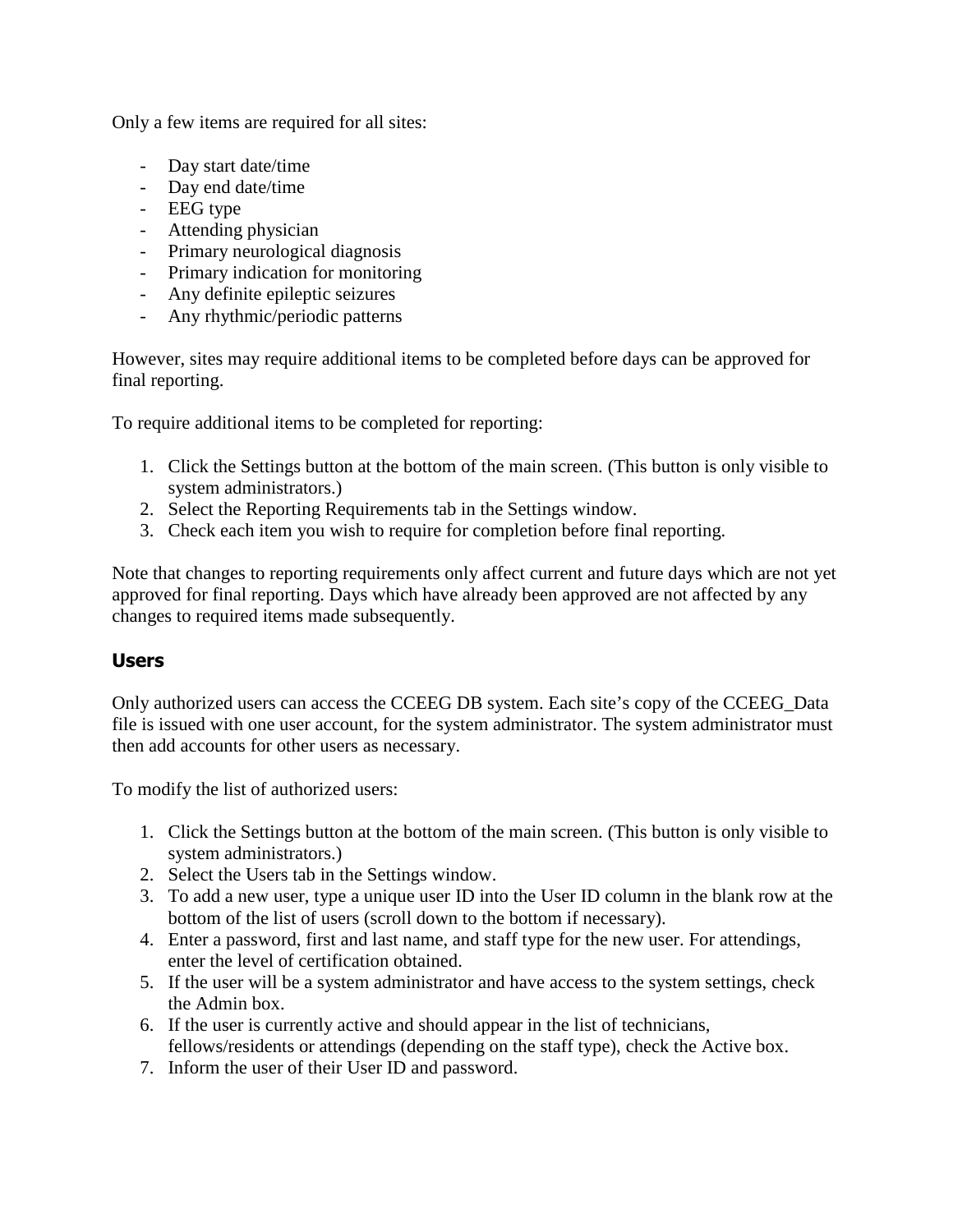Be sure to use secure passwords when adding new users. A random string of capital and lowercase letters with at least one number and at least one non-alphanumeric character, at least 8 characters in length, is best. Users can change their passwords to something more personal and memorable when they log in for the first time.

To change your password:

- 1. Click the Password button at the bottom of the main screen.
- 2. Enter your current password into the Old Password box.
- 3. Enter the new password into the New Password box, and re-enter it into the box below.
- 4. Clock the Change button.

The system administrator should take care to keep the list of authorized users current. As attendings achieve higher levels of certification, this should be recorded in their user record. If a user is no longer active in EEG monitoring, the Active box should be un-checked. This will remove their name from the list of technicians, fellows/residents or attendings (depending on the staff type). If a user was added in error, or played no part in any monitoring day recorded in the CCEEG DB (i.e. was never recorded as a technician, follow/resident or attending), their account may be deleted. If you attempt to delete a user who has been recorded as a technician, follow/resident or attending, you will receive an error message.

To edit or delete user accounts:

- 1. Click the Settings button at the bottom of the main screen. (This button is only visible to system administrators.)
- 2. Select the Users tab in the Settings window.
- 3. Select the row for the user you with to modify or delete.
- 4. To edit a user account, simply alter the data in the selected row as necessary.
- 5. To delete a user account, press the Delete key on your keyboard. If you attempt to delete a user who has been recorded as a technician, follow/resident or attending, you will receive an error message – mark them as inactive instead.

# **Entering Data**

All users marked as active can view and edit all data at a site.

#### **Basic Structure**

The basic unit of data in the CCEEG DB system is the patient. All data is accessed via the patient record. Patients are identified by their medical record number (MRN). Each patient must have a unique MRN. Once created, patients may be recorded as participating in research studies and, most importantly, have data on EEG monitoring. Post-monitoring follow-up is recorded separately from EEG monitoring data.

The unit of recording EEG monitoring for patients is the day. Each day record corresponds to a report for the patient's medical record. Days (in the CCEEG DB sense of the word) need not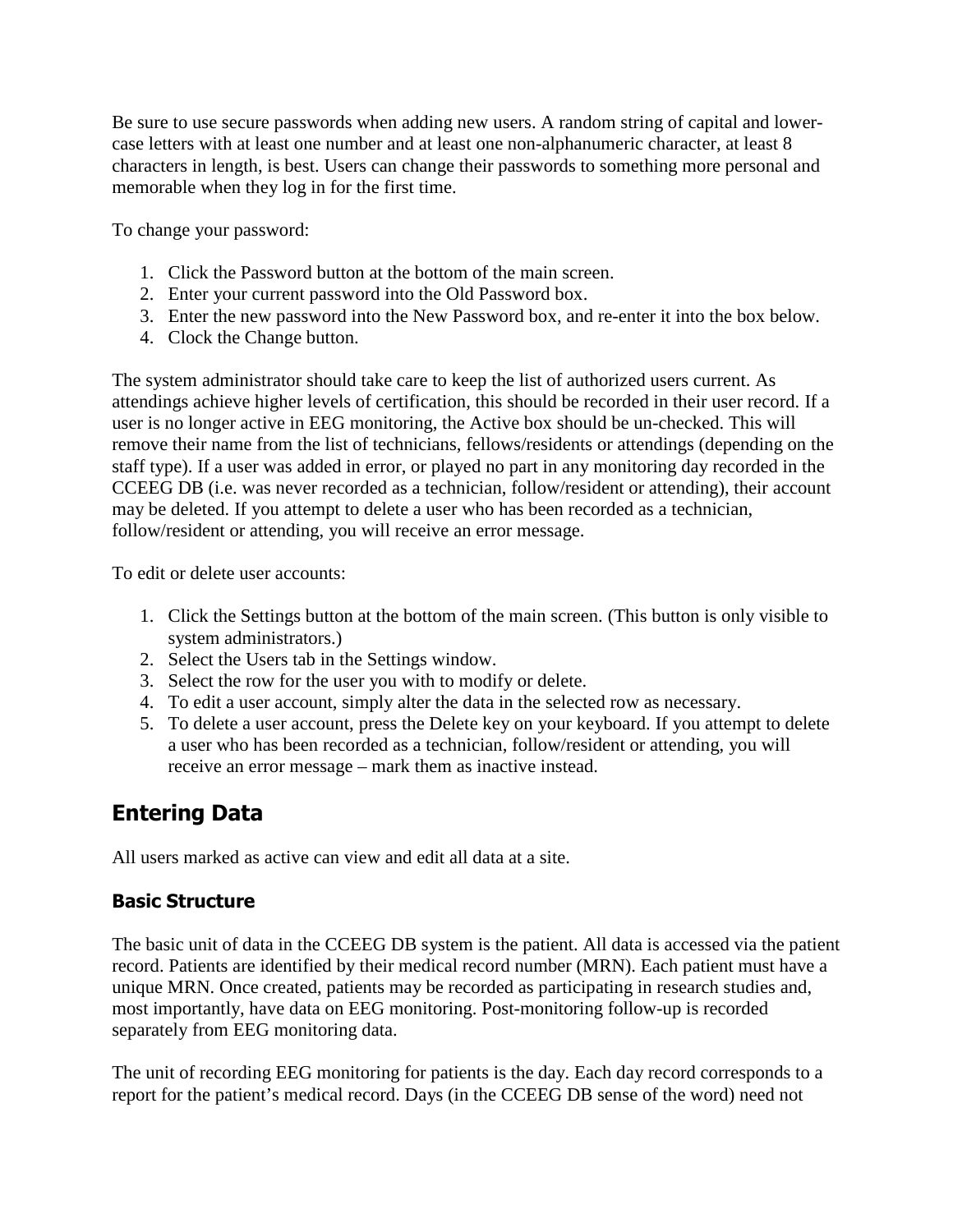correspond to calendar days, or even to 24-hour periods. For the purposes of the database, a day is simply a period which results in a single medical record report. In general, days will be 24 hours long or less. However, it is possible to have summary day records which can be longer.

Within each day the nature of the EEG monitoring is assumed to be consistent. Patient location, EEG technician, patient medical history, electrode types and other technical details, as well as primary diagnosis and indication for monitoring are all assumed to be consistent within each day. Monitoring within a day need not be continuous, however; you may record as many interruptions of monitoring as necessary within a day.

Often, EEG monitoring will span several days (calendar or otherwise). Since a report must be generated once per day, in such cases a single monitoring session may be recorded as several day records. You may indicate whether a day is the first day of a monitoring session; subsequent days not so indicated are assumed to be part of the same session. When adding new days to the database, you may copy the data from the last day for the patient, so as to increase consistency and avoid unnecessary data entry. Unless there is an interruption in monitoring or data collection, subsequent days in a monitoring session should begin at the same day and time that the previous day in the session ended.

Within each day, EEG findings are recorded in one or more epochs. Epochs are generally considered to be a period of (more or less) consistent EEG activity. Each day must have one epoch, although days which see changes in EEG results may have more than one. The start date and time of the first epoch should coincide with the start date and time of the day, and the end date and time of the last epoch should correspond to the end date and time of the day.



#### **Patients**

The main window of the CCEEG interface application, displayed once you have logged in successfully, lists all patients entered at your site. If the list is long, you can scroll through the list using the scroll bar at the right of the window. You can also filter the list in several ways. Selecting options in the View box at the top of the window limits the list of patients according to your choice: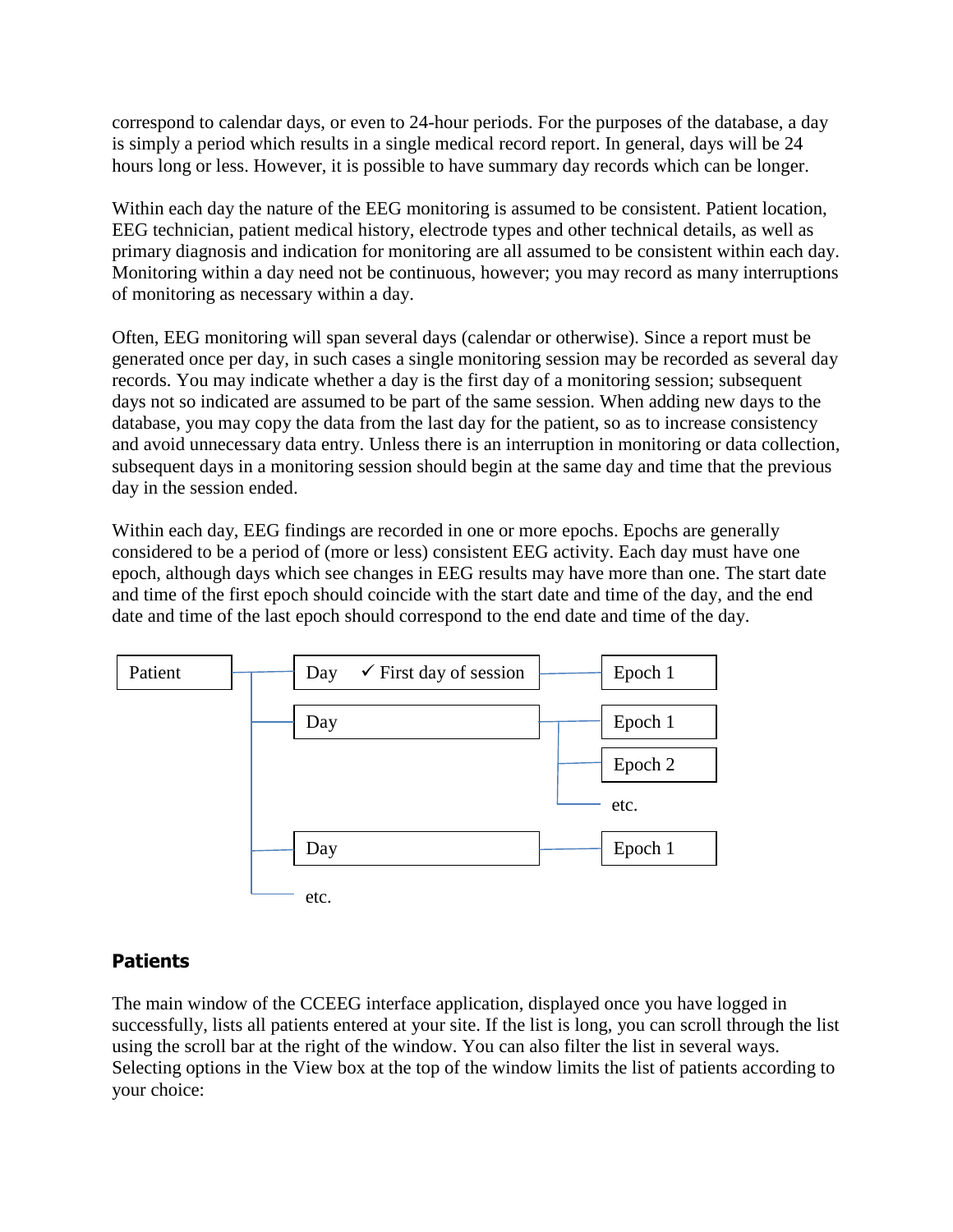- All: Displays all patients at your site.
- Incomplete: Displays patients who have at least one day which is missing one or more required items.
- Needs approval: Displays patients who have at least one day for which all require items are completed, but which has not yet been approved for final reporting by its attending physician.
- Approved: Displays patients who have at least one day which has been approved for final reporting by its attending physician.

Within each view option, you can further filter the list by selecting an attending from the dropdown list, displaying only patients with at least one day assigned to the selected attending. Days not yet assigned to an attending physician can only be viewed when the "All" option is selected from the attendings drop-down list.

You can also navigate the list of patients using the buttons at the bottom-right of the window.

- You can sort the list in ascending alphabetical order by clicking on a box in the column by which you want to sort (any row will do), then clicking the A-Z button.
- You can sort the list in descending order by clicking in box in the column by which you want to sort, then clicking the Z-A button.
- You can search for a value, or a portion of a value, by clicking in box in the column you want to search, then clicking the binoculars.
- You can filter for all rows that match a particular value (i.e. all patients with last name = "Smith" or all patients where gender = male) by clicking on the value by which you want to filter, then clicking the funnel with the lightning bolt. Note that filters are additive – you can apply multiple filters in turn.
- You can remove all current filters by clicking the funnel with the X.

To add a new patient:

- 1. Click the Add button at the bottom of the main CCEEG window.
- 2. Enter a unique MRN into the prompt that appears, then press OK.
- 3. A new row with the new MRN will appear in the list of patients.

Most items pertaining to the patient record (name, gender, etc.) can be edited directly in the patient list. In addition, patient-level items can be viewed and edited in the EEG monitoring days window. The sole exception to this changing a patient's MRN, which can only be edited from the patient list.

To edit a patient's MRN:

- 1. Click the button to the left of the MRN you want to edit.
- 2. Type the new MRN in the prompt that appears, then press OK.
- 3. The new MRN will appear in the patient list, as well as on all monitoring days.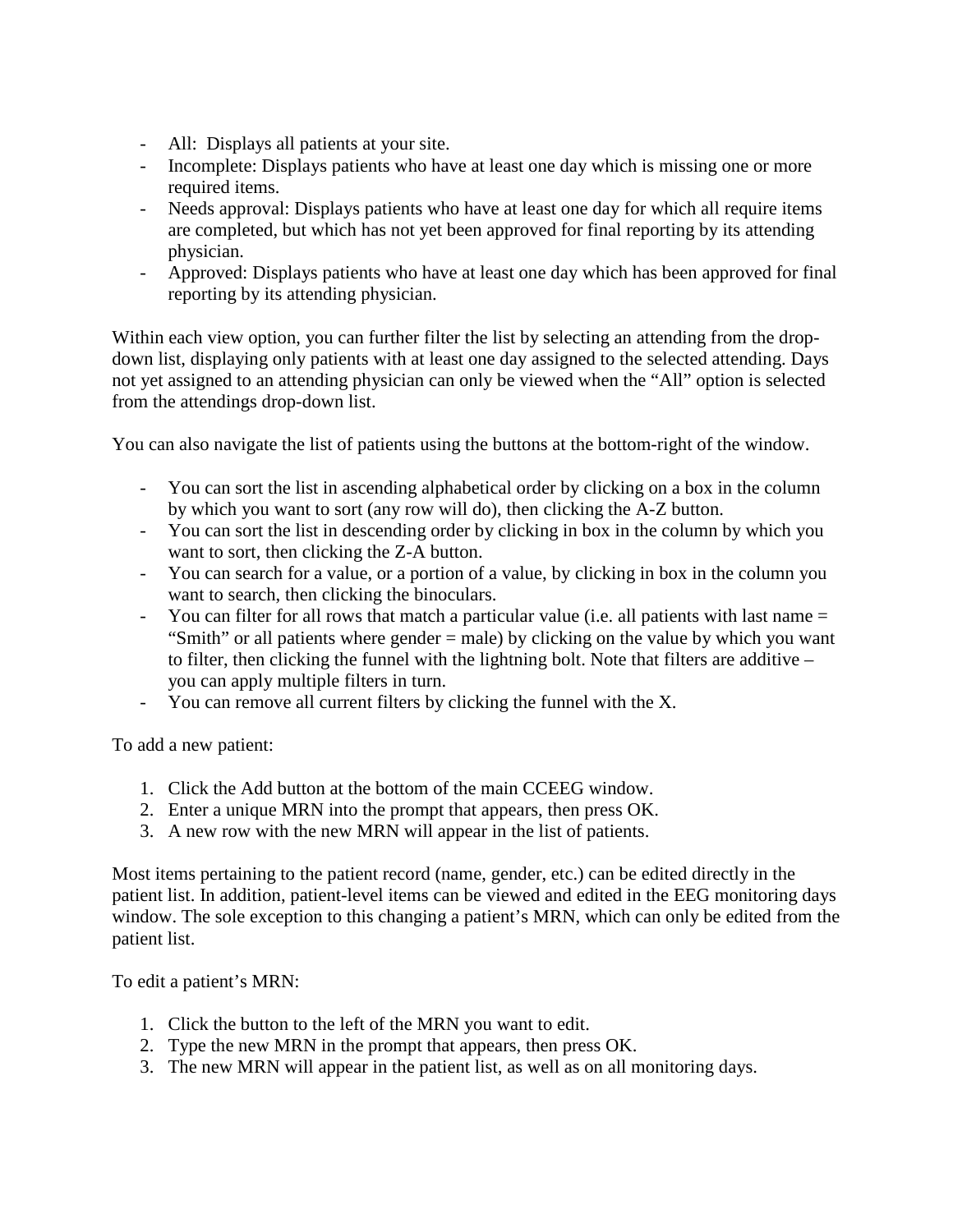#### **Days**

EEG monitoring day records are accessed from the patient list. Each patient row has a dropdown list displaying entered days, along with the status of each day.

To create a new day record for a patient:

- 1. Locate the patient in the main CCEEG window.
- 2. To create a new day with no data other than default values, select "Add New." To create a new day based on the previous day in the monitoring session, select "Copy Last."
- 3. The data window for the new day will appear.

To view or edit the data for an existing day record for a patient:

- 1. Locate the patient in the main CCEEG window.
- 2. Select the day you want to view or edit.
- 3. The data window for the new day will appear.

Note that the list will only display days which correspond to the view which is selected. For example, if a given patient some days which have been approved for final reporting as well as some which have not yet been approved, the only way for all days to appear in the patient's drop-down list is for All to be selected under View; if Approved is selected, only approved days will appear in the drop-down list. Similarly, only days assigned to a particular attending will appear in the list if that attending is selected in the Assigned to Attending drop-down list. If a patient does not have any days which match the criteria selected in the View and Assigned to Attending options, the patient will not appear in the patient list at all. If you cannot find a patient you believe has been entered, or if a day you believe to have been entered does not appear in the patient's drop-down list, change View and Assigned to Attending to "All."

#### **Data Entry Basics**

Other than basic patient data, all data entry is performed at the day level. Each day records basic data on patient background, clinical information, EEG technical details and the basic information of the reporting day. All fields required for final reporting (including those so designated by a system administrator) are highlighted in red. At the bottom of the day window are summary text boxes to be completed at the conclusion of the reporting day (or, in the case of final summaries, at the conclusion of EEG monitoring.)

In the middle (vertically) of the day window, the data for epochs is displayed. Each day contains at least one epoch. Only one epoch can be displayed at a time. Select a row in the epoch list to change the epoch currently displayed. Epochs are ordered by time, and there should be no gaps between epochs; that is, the start date and time of the second epoch should be the same as the end date and time of the first epoch. When new epochs are added, the start date/time will automatically default to the end date/time of the previous epoch.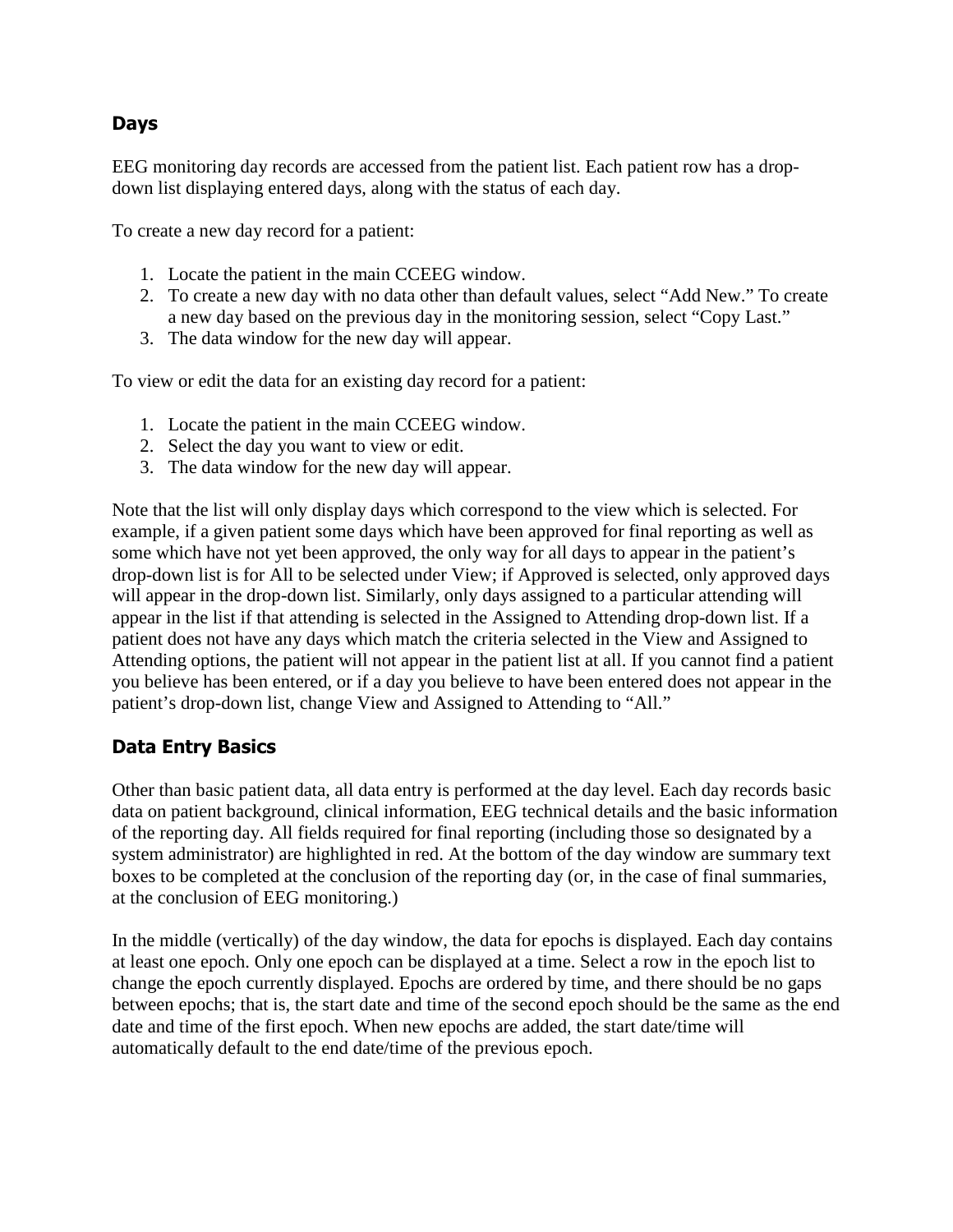Pressing the Add Epoch button creates a new epoch after the last epoch, with no data save the default start date/time and any default values set by the system administrator. Pressing the Copy Epoch button creates a new epoch after the last epoch, with the same data as the last epoch save for new start and end date/times. This is useful when only a few details change from one epoch to the next.

Like required items on the day level, required items on the epoch level are highlighted in red. However, these items may not always be visible because they are displayed on a tab other than the current one, or on a pop-up window. In addition, required fields on the epoch level are required for all epochs, so it may be necessary to view each epoch in turn to locate a missing required item.

In order to make data entry more convenient (and to save screen space), many items are not located on the main day window but in pop-up windows. The day window contains a text box which displays a summary of the data entered into each pop-up; to the right of each text box is a button which opens the pop-up data entry window. If you encounter a text box which is not greyed-out but which you nevertheless cannot edit, this will be one of those summary boxes – click the button to the right of the box to view and edit the data. Note that some pop-up windows themselves have pop-up windows. Pop-up windows must be closed before you can return to the underlying window.

Some pop-up windows can record multiple instances of an item: multiple seizure types, rhythmic/periodic patterns, multiple interruptions in monitoring, etc. In most cases, the multiple instances are displayed as multiple rows in a list. In the case of seizure types and brief rhythmic discharges (BRDs), however, there is too much data to efficiently display the items in a list, so they are displayed one at a time, like epochs. Click on the list of items on the left side of the popup window to navigate between seizure types and BRDs. In all cases, you can add and delete instances by clicking the Add and Delete buttons. Clicking the Copy button copies the data from the selected (current) item into a new item.

Unlike many other programs, where you can edit a document and then save the changes all at once, Microsoft Access does not contain a built-in facility for saving data as a discreet step. All data is saved to the database when you leave the record you are editing. This has the advantage of saving you a step: you don't have to do anything extra to save your data. However, this also means that you cannot retrieve old data once you make changes to it, so take care when editing data.

#### **Data Quality**

The CCEEG DB system enforces data quality in a number of ways. Drop-down boxes are implemented whenever possible. Text boxes validate entries for data type (numbers, dates, etc.) and allowable range of values, and you will receive an error message if you attempt to enter an invalid value. The system also enforces skip patterns, disabling items which are not relevant given other entered data.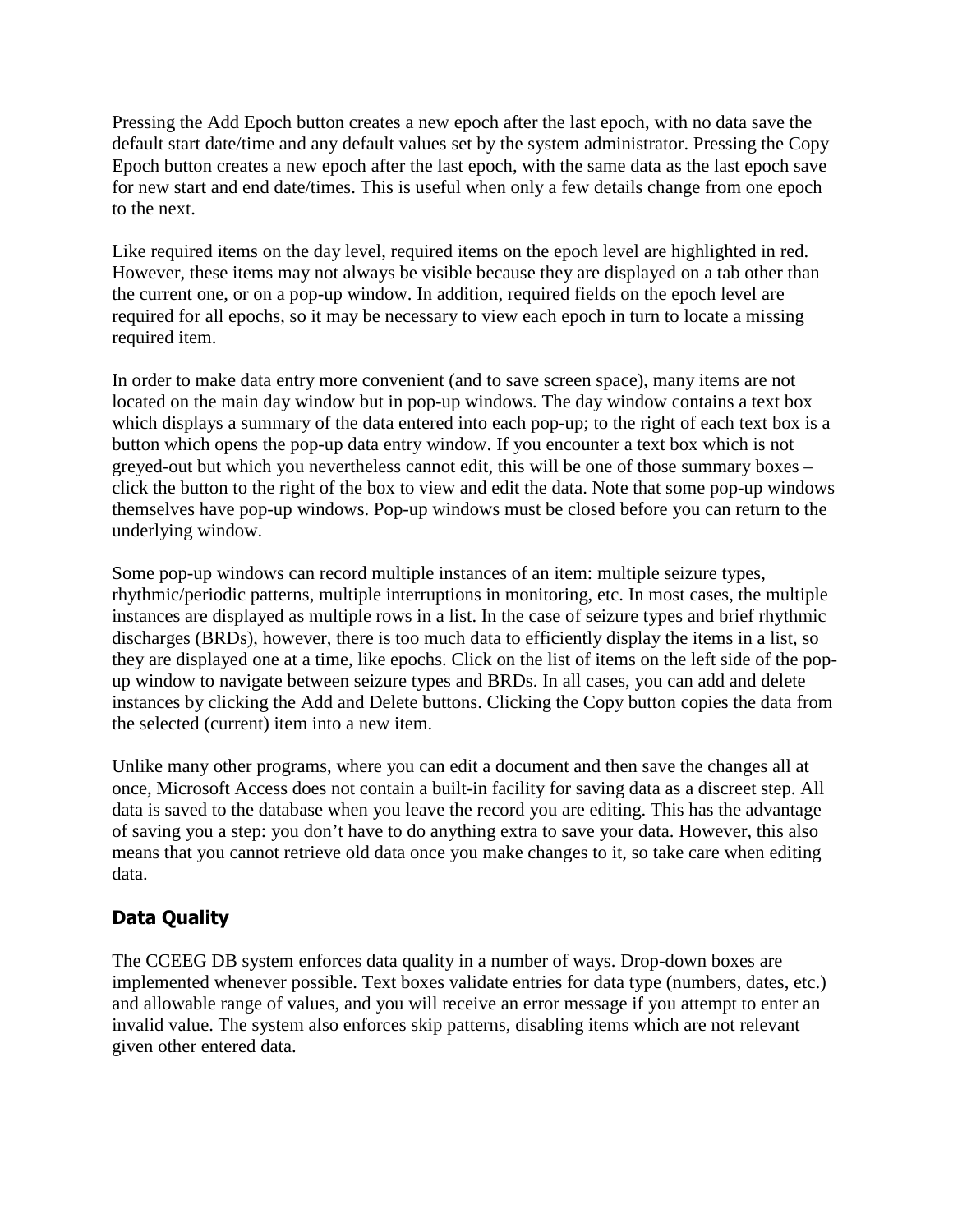However, for ease of data entry, the system does not enforce consistency in all cases. In particular, it is up to users to ensure that dates and times are consistent. Users should take care to ensure the following date-related principles are upheld:

- Patient Date of Birth should be before any other date related to that patient
- The start date/time of each day should be before the end date/time of that day.
- All other start date/times for epochs, interruptions, seizures, rhythmic/periodic patterns, etc. – should be before the end date/time.
- All dates and times pertaining to a day interruption start and end date/time, epoch start and end date/time, etc. – should be between the start and end of the day.
- The end date/time of the last epoch in a day should be the same as the end date/time of the day itself.
- All dates and times pertaining to an epoch seizure start and end date/time, rhythmic/periodic pattern start and end date/time, etc. – should be between the start and end of the epoch.

Finally, care should be taken to note the beginning and end of continuous, multi-day monitoring sessions by checking the First Day of Session box for the first day, while leaving the box unchecked for all subsequent days in the continuous session.

#### **Summary Option**

While the CCEEG DB system is created to record data on long-term EEG monitoring in days, creating a report for each day, some sites may in some instances wish to record summary data only, recording information on an entire monitoring session regardless of length. Sites can indicate that this is how they are using the database by checking the Summary Data Only box at the top of the day window for sessions they report this way. Checking this box will limit the entire monitoring session to a single day record (even though the session may have been several calendar days long) and a single summary epoch covering the entire session. All other data are entered normally, with the assumption that data refer to the monitoring session as a whole.

#### **Research Studies**

You can record the participation of patients in research studies. The data is limited to which patients participated in which study – there is no way to record status, participation dates, etc.

To record the participation of a patient in a research study:

- 1. Locate the patient in the list of patients on the main window. If necessary, remove all filters by setting the View to All, selecting All in the Assigned to Attending drop-down box, and clicking the Remove All Filters button (the funnel with the red X).
- 2. Click the Studies button to the right of the desired patient.
- 3. Check the boxes corresponding to the studies with which the patient is associated, then click the Close button.

To add studies to the list, see System Settings, above.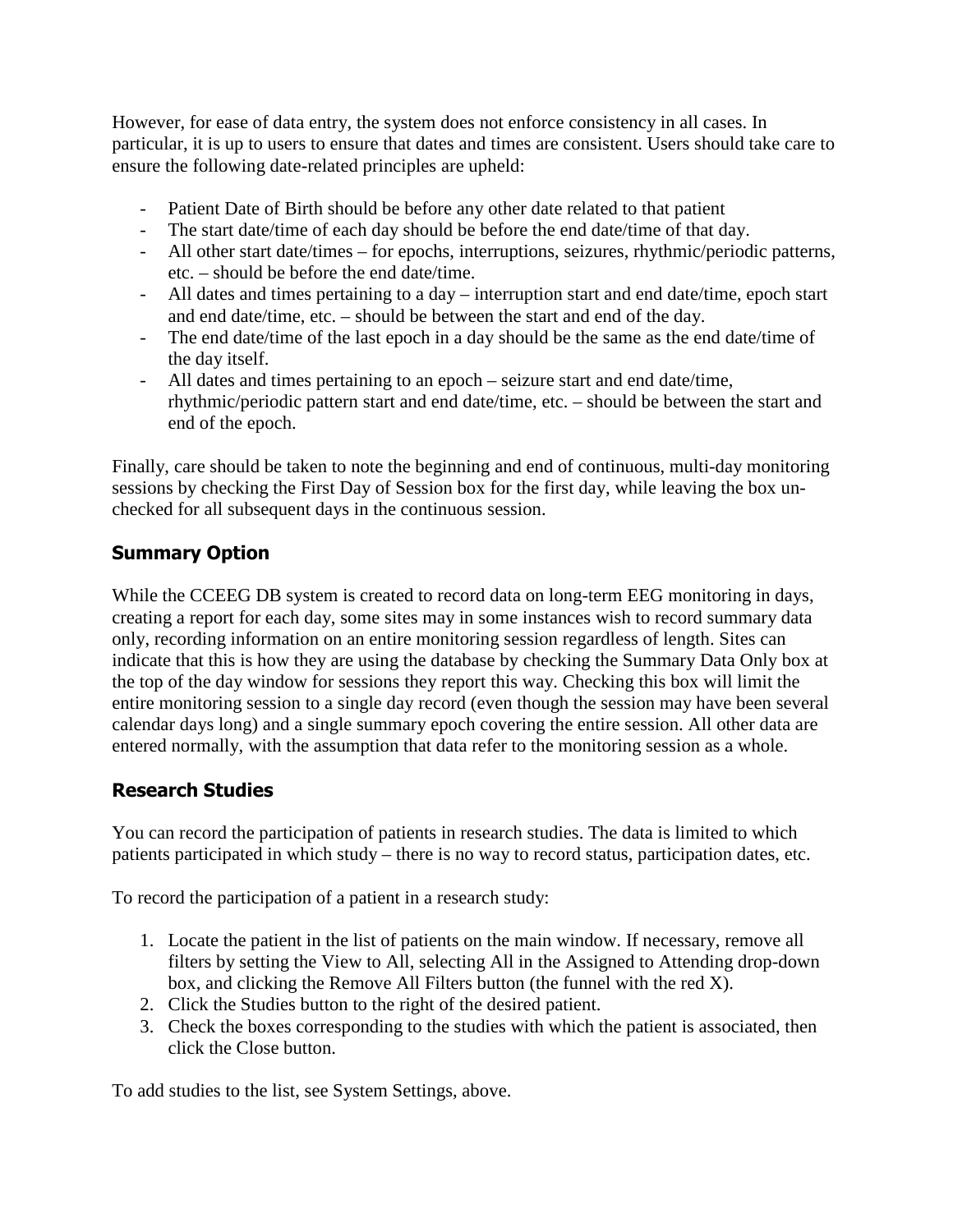#### **Post-monitoring Follow-up**

For those patients who have given informed consent for post-monitoring follow-up (or for those for whom informed consent is not required), information on follow-up visits can be recorded. Outcome measures are dependent on the patient type; inappropriate measures will be automatically disabled based on the patient type for the last day recorded for the patient.

To enter data on post-monitoring follow-up:

- 1. Locate the patient in the list of patients on the main window. If necessary, remove all filters by setting the View to All, selecting All in the Assigned to Attending drop-down box, and clicking the Remove All Filters button (the funnel with the red X).
- 2. Click the Follow-up button to the right of the desired patient.
- 3. If necessary, add a new follow-up contact by clicking the Add button.
- 4. Enter the data for the follow-up contact, then click the Close button.

## **Approving Data and Generating Reports**

The CCCEG DB system can generate a report for each day. A draft of the report can be generated at any stage, but a final report can only be generated once all required items have been entered and the attending physician to which the day has been assigned has approved the data for final reporting. Once the attending has approved the data, a final report can be saved to an external .pdf file or printed. The text of reports can also be highlighted in the report window, copied, and pasted into other applications, including electronic medical records.

#### **Approving Data**

Only the attending physician assigned to a day can approve the data for a day for final reporting. Once logged in, an attending can easily see which days are assigned to them by selecting their name from the Assigned to Attending drop-down box at the top of the main window. An attending can limit the display to days which are ready to be approved (or at least have all required items completed) by selecting Needs Approval under View at the top of the main window.

To approve a day for final reporting:

- 1. Locate the patient for whom you want to approve a day. If necessary, select your name in the from the Assigned to Attending drop-down box and select Needs Approval under View at the top of the main window.
- 2. In the EEG Monitoring Days drop-down list, select the day to approve it should say Needs Approval next to the date.
- 3. Thoroughly review the data entered for the day. You can do this by navigating the data entry window – make sure to review all tabs for each epoch – or you can generate a draft report by clicking the Generate Report button at the top of the day window.
- 4. Modify the data as necessary until it meets with your approval.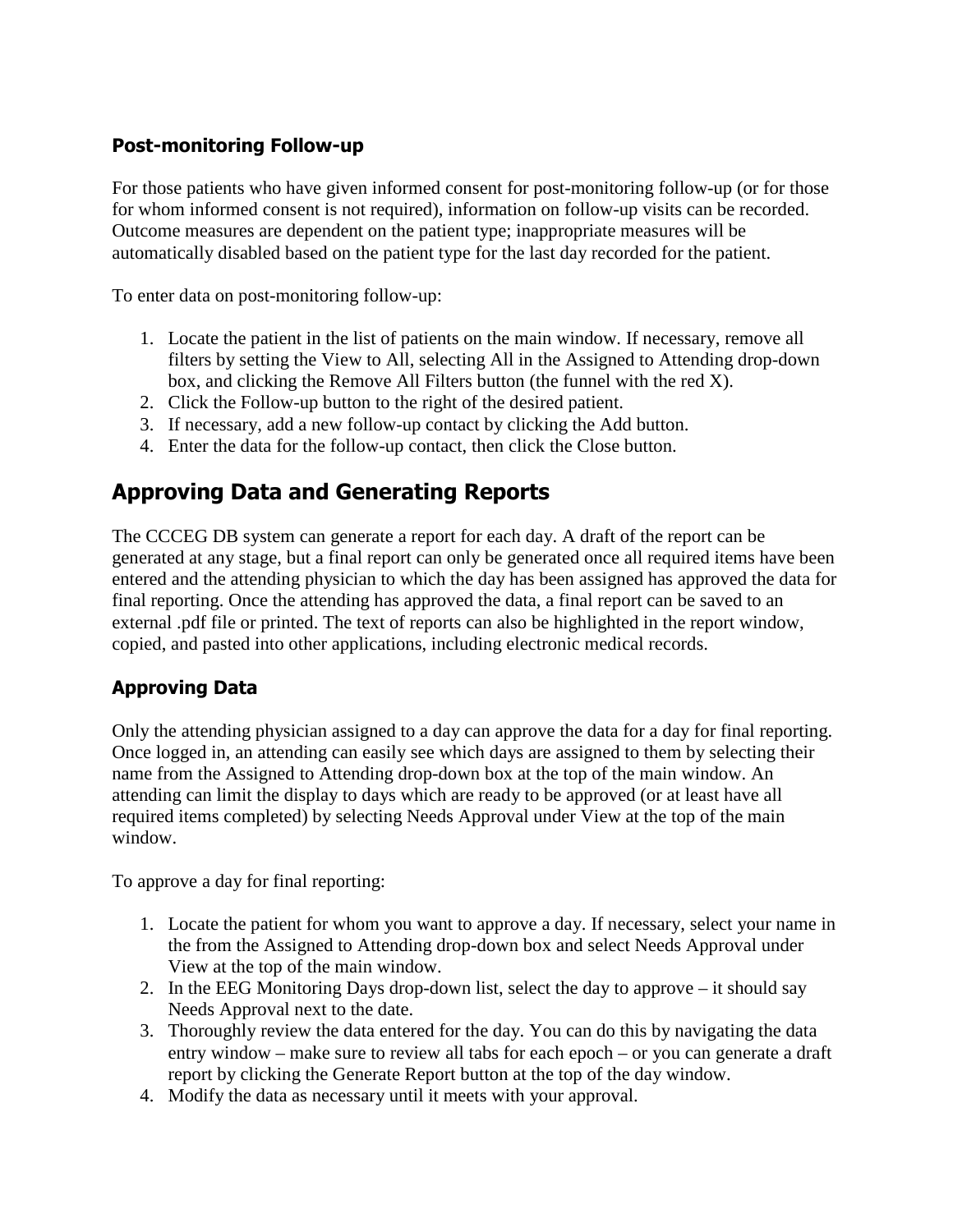5. Click the Approve Data for Reporting button at the top of the day window.

If you attempt to approve a day which is missing required items, you will receive an error message listing the missing items. For more information, see System Settings, above.

Once a day has been approved for final reporting, users can generate a final report and print it or export it to a .pdf file.

Once a day has been approved for final reporting, no changes should be made to the data for the day. It is important to note, however, that there is nothing to prevent changes to approved data. Rather, it should be site policy to avoid changes to approved days unless a final report has not yet been generated, or steps are taken to make sure that all external versions of the report on the day (external files, medical records, etc.) are updated to reflect the post-approval changes.

#### **Generating Reports**

While only attendings can approve data for final reporting, and then only for days to which they are assigned, all users can generate reports for any day in the CCEEG DB system. Reports are generated in real time, and reflect the data in the system at the time the report is generated. Days with extensive seizure, rhythmic/periodic pattern, etc. data may take 20-30 seconds to be generated. A progress bar in the lower right corner of the Access application window displays the progress of the report generation process. Once generated, the report appears in a window. From the report window the report can be copied to the computer clipboard, printed, or saved as a .pdf file.

To generate a final report:

- 1. Locate the patient for whom you want to generate a report. If necessary, select Approved under View at the top of the main window.
- 2. In the EEG Monitoring Days drop-down list, select the day whose report you want to generate – it should say Approved next to the date.
- 3. Click the Generate report button at the top of the day window. After processing, the report window will appear.
- 4. To copy the report text, click on the report window and highlight the text you wish to copy. Press Control-C on your keyboard to copy the text to the computer clipboard. The text can then be pasted into another document.
- 5. To Save the report to a .pdf file, click the Save button. Enter the name and path to which you would like to save the file then click Save.
- 6. To print the report to your default printer, click the Print button.

You can also generate draft reports for days which have not yet been approved. To do this, follow the same steps as for generating a final report. When the report window appears, you will be able to view and copy the draft report, though you will not be able to print or save the report to a file.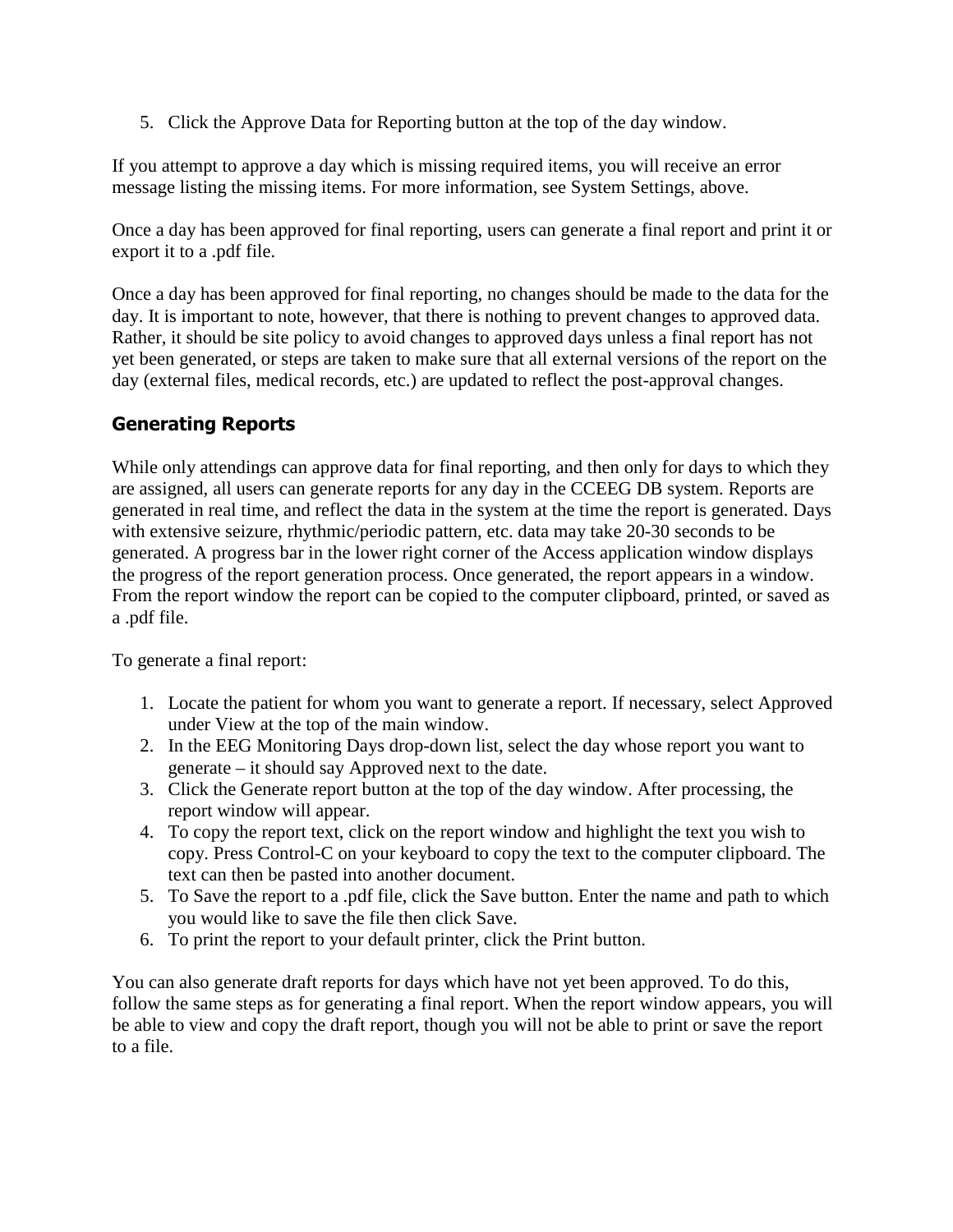# **Querying Site Data**

System administrators can create Microsoft Access queries to view the data from their site.

Queries are run on live data and give information on the current state of the data in a site's CCEEG DB system. Query definitions are stored as MS Access objects in the local interface file of the user running the query. Query results are dynamic data sets generated at the moment the query is opened, and are not stored.

To create a query:

- 1. Click the Queries button at the bottom of the main screen. . (This button is only visible to system administrators.)
- 2. Click the Add button at the bottom of the Queries screen. The MS Access query design screen will appear.
- 3. Create and save the query. For more information, see the MS Access documentation. Saved queries will appear in the list of queries on the Queries screen.

In addition to creating new queries, existing queries can be opened (i.e. result sets generated for them), edited (i.e. the design of the query changed) and deleted via the Queries window.

Because queries are stored within the local interface file, they are unavailable to other users using other files, and will be eliminated if the local interface file is replaced, i.e. through an upgrade. Users can share queries with other interface files and keep a permanent copy of queries by using the query library. The query library is a collection of queries stored in the data file rather than in any interface file. Queries cannot be run from the query library, but must be imported to the interface file first. Queries in the query library are available to any user with system administrator permissions using any interface file.

Queries in the query library are first created in a local interface file, then uploaded to the library.

To upload a file from a local interface file to the query library:

- 1. Click the Queries button at the bottom of the main screen. . (This button is only visible to system administrators.)
- 2. Select the query to be uploaded in the list of queries.
- 3. Click the Share button at the bottom of the Queries screen. The query will then appear in the list of library queries on the Query library tab.

In order for queries in the query library to be run, they must be imported to a local interface file.

To import a query from the query library to the local interface file:

- 1. Click the Queries button at the bottom of the main screen. . (This button is only visible to system administrators.)
- 2. In the Queries screen, select the Query Library tab.